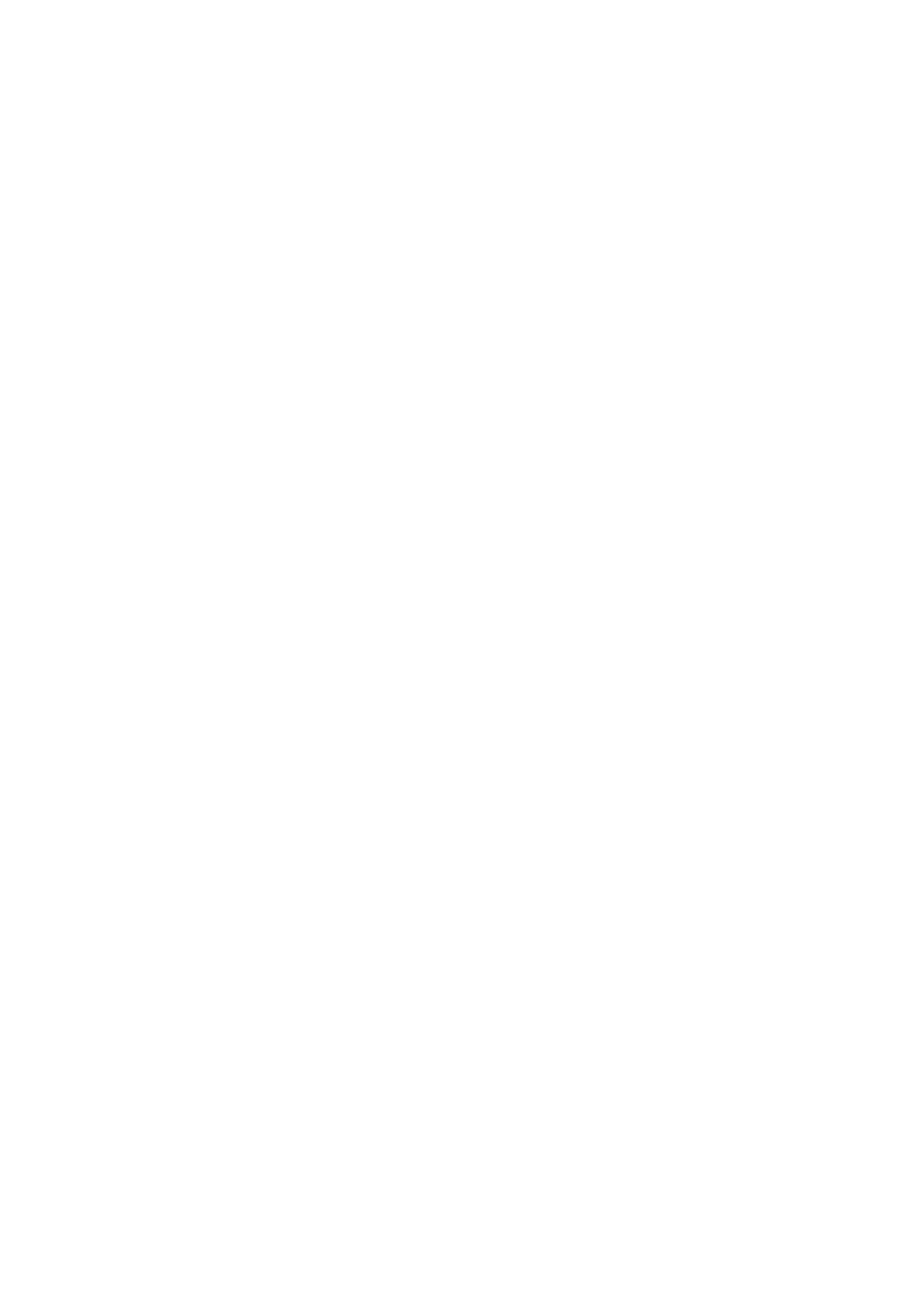*This PUBLIC BILL, originated in the LEGISLATIVE ASSEMBLY and, having this day passed, is now ready for presentation to the LEGISLATIVE COUNCIL for its concurrence.*

> *Clerk of the Legislative Assembly. Legislative Assembly,*



New South Wales

## **Police Integrity Commission Amendment Bill 2006**

Act No , 2006

An Act to amend the *Police Integrity Commission Act 1996* to provide for a system of investigation, referral and oversight of complaints against certain members of NSW Police who are not police officers; to make consequential amendments to the *Independent Commission Against Corruption Act 1988*; and for other purposes.

*EXAMINED*

*Chairman of Committees*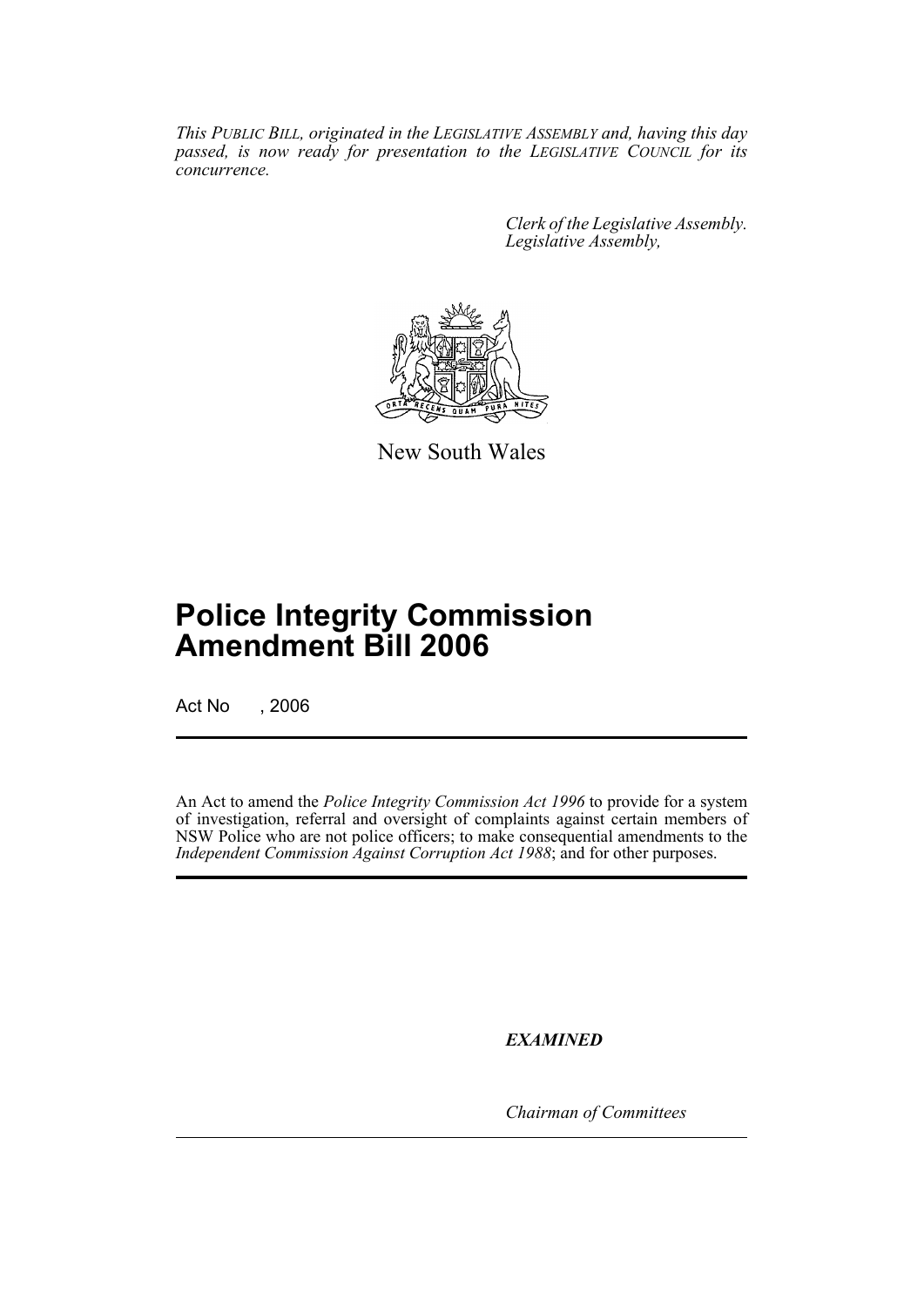|              |                                                                                        | The Legislature of New South Wales enacts:                                                                                                                | 1                   |
|--------------|----------------------------------------------------------------------------------------|-----------------------------------------------------------------------------------------------------------------------------------------------------------|---------------------|
| 1            |                                                                                        | Name of Act                                                                                                                                               | 2                   |
|              |                                                                                        | This Act is the Police Integrity Commission Amendment Act 2006.                                                                                           | 3                   |
| $\mathbf{2}$ |                                                                                        | Commencement                                                                                                                                              | 4                   |
|              |                                                                                        | This Act commences on a day or days to be appointed by proclamation.                                                                                      | 5                   |
| 3            |                                                                                        | Amendment of Police Integrity Commission Act 1996 No 28                                                                                                   | 6                   |
|              |                                                                                        | The <i>Police Integrity Commission Act 1996</i> is amended as set out in<br>Schedule 1.                                                                   | $\overline{7}$<br>8 |
| 4            | <b>Amendment of Independent Commission Against Corruption Act 1988</b><br><b>No 35</b> |                                                                                                                                                           |                     |
|              |                                                                                        | The Independent Commission Against Corruption Act 1988 is amended<br>as set out in Schedule 2.                                                            | 11<br>12            |
| 5            | <b>Repeal of Act</b>                                                                   |                                                                                                                                                           |                     |
|              | (1)                                                                                    | This Act is repealed on the day following the day on which all of the<br>provisions of this Act have commenced.                                           | 14<br>15            |
|              | (2)                                                                                    | The repeal of this Act does not, because of the operation of section 30<br>of the <i>Interpretation Act 1987</i> , affect any amendment made by this Act. | 16<br>17            |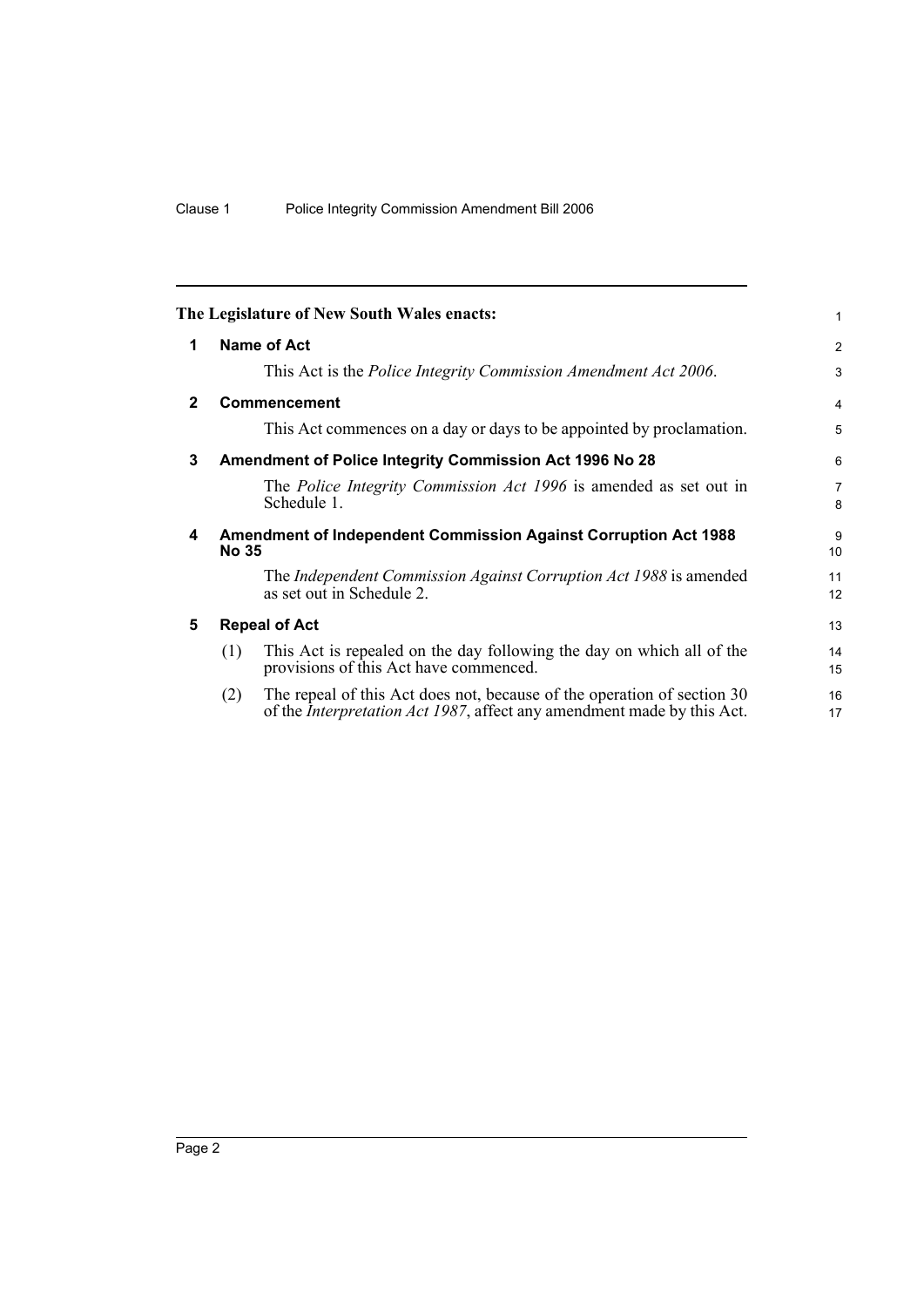Amendment of Police Integrity Commission Act 1996 Schedule 1

### **Schedule 1 Amendment of Police Integrity Commission Act 1996**

(Section 3)

1 2

|       |                                                  |                | (Section 3)                                                                                                                                                                                                                                                                                                  | 3                          |  |
|-------|--------------------------------------------------|----------------|--------------------------------------------------------------------------------------------------------------------------------------------------------------------------------------------------------------------------------------------------------------------------------------------------------------|----------------------------|--|
| [1]   | <b>Section 4 Definitions</b>                     |                |                                                                                                                                                                                                                                                                                                              |                            |  |
|       | Insert in alphabetical order in section $4(1)$ : |                |                                                                                                                                                                                                                                                                                                              |                            |  |
|       |                                                  |                | <i>administrative officer</i> means any member of NSW Police other<br>than a police officer.                                                                                                                                                                                                                 | 6<br>$\overline{7}$        |  |
|       |                                                  |                | <i>administrative officer complaint</i> means a complaint made under<br>section 75A.                                                                                                                                                                                                                         | 8<br>9                     |  |
|       |                                                  |                | <i>corrupt conduct</i> of an administrative officer—see section 5A.                                                                                                                                                                                                                                          | 10                         |  |
|       |                                                  |                | <i>disciplinary proceedings</i> means proceedings for a disciplinary<br>offence.                                                                                                                                                                                                                             | 11<br>12                   |  |
|       |                                                  |                | <i>former administrative officer</i> means any person who is not an<br>administrative officer but who has been an administrative officer<br>any time previously (whether before or after the<br>at<br>commencement of Schedule 1 [1] to the <i>Police Integrity</i><br>Commission Amendment Act 2006).       | 13<br>14<br>15<br>16<br>17 |  |
|       |                                                  |                | <i>former officer of the Commission</i> means any person who is not<br>an officer of the Commission but who has been an officer of the<br>Commission at any time previously (whether before or after the<br>commencement of Schedule 1 [1] to the <i>Police Integrity</i><br>Commission Amendment Act 2006). | 18<br>19<br>20<br>21<br>22 |  |
| [2]   |                                                  | Section 4 (3A) |                                                                                                                                                                                                                                                                                                              | 23                         |  |
|       |                                                  |                | Omit the subsection.                                                                                                                                                                                                                                                                                         | 24                         |  |
| $[3]$ | <b>Section 5A</b>                                |                |                                                                                                                                                                                                                                                                                                              |                            |  |
|       | Insert after section 5:                          |                |                                                                                                                                                                                                                                                                                                              |                            |  |
|       | 5Α                                               |                | <b>Corrupt conduct of administrative officers</b>                                                                                                                                                                                                                                                            | 27                         |  |
|       |                                                  | (1)            | <b>Definition</b>                                                                                                                                                                                                                                                                                            | 28                         |  |
|       |                                                  |                | For the purposes of this Act, corrupt conduct of an<br>administrative officer means any conduct of an administrative<br>officer that is corrupt conduct for the purposes of the <i>Independent</i><br>Commission Against Corruption Act 1988.                                                                | 29<br>30<br>31<br>32       |  |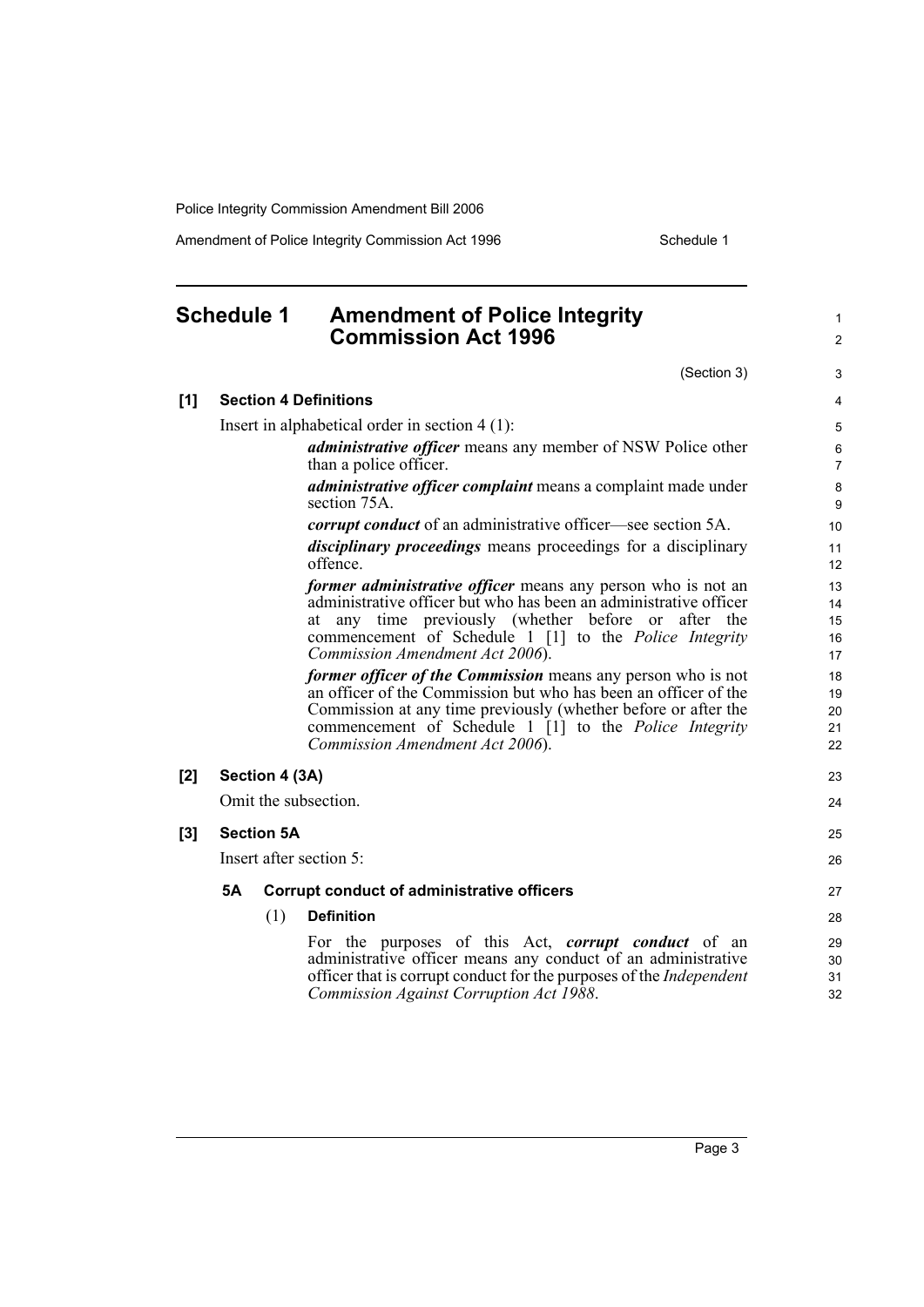|     |     | (2)                | Former administrative officers                                                                                                        | $\mathbf{1}$              |
|-----|-----|--------------------|---------------------------------------------------------------------------------------------------------------------------------------|---------------------------|
|     |     |                    | Conduct may be dealt with, or continue to be dealt with, under                                                                        | $\sqrt{2}$                |
|     |     |                    | this Act even though any administrative officer involved has                                                                          | $\ensuremath{\mathsf{3}}$ |
|     |     |                    | ceased to be an administrative officer. Accordingly, references in                                                                    | 4                         |
|     |     |                    | this Act to an administrative officer extend, where appropriate, to<br>include a former administrative officer.                       | $\sqrt{5}$<br>6           |
|     |     |                    |                                                                                                                                       |                           |
| [4] |     | <b>Section 13A</b> |                                                                                                                                       | 7                         |
|     |     |                    | Insert after section 13:                                                                                                              | 8                         |
|     | 13A |                    | Other functions regarding administrative officers                                                                                     | 9                         |
|     |     | (1)                | Other functions of the Commission include the following:                                                                              | 10                        |
|     |     |                    | to prevent corrupt conduct of administrative officers,<br>(a)                                                                         | 11                        |
|     |     |                    | (b)<br>to detect or investigate, or oversee other agencies in the                                                                     | 12                        |
|     |     |                    | detection or investigation of, corrupt conduct<br><sub>of</sub>                                                                       | 13                        |
|     |     |                    | administrative officers.                                                                                                              | 14                        |
|     |     | (2)                | The Commission is, as far as practicable, required to turn its                                                                        | 15                        |
|     |     |                    | attention principally to serious corrupt conduct of administrative                                                                    | 16                        |
|     |     |                    | officers.                                                                                                                             | 17                        |
|     |     | (3)                | The reference in this section to <i>overseeing</i> other agencies in the                                                              | 18                        |
|     |     |                    | detection or investigation of corrupt conduct of administrative                                                                       | 19                        |
|     |     |                    | officers is a reference to the provision by the Commission of                                                                         | 20                        |
|     |     |                    | guidance that relies on a system of guidelines prepared by it and                                                                     | 21                        |
|     |     |                    | progress reports and final reports furnished to it rather than the<br>provision of detailed guidance in the planning and execution of | 22<br>23                  |
|     |     |                    | such detection and investigation.                                                                                                     | 24                        |
|     |     |                    |                                                                                                                                       |                           |
|     |     | (4)                | In overseeing other agencies for the purposes of this section, the                                                                    | 25                        |
|     |     |                    | Commission does not have a power of control or direction, and<br>any such oversight is to be achieved by agreement. However, it is    | 26<br>27                  |
|     |     |                    | the duty of members of NSW Police to co-operate with the                                                                              | 28                        |
|     |     |                    | Commission in the exercise of its oversight functions and any                                                                         | 29                        |
|     |     |                    | other functions of the Commission.                                                                                                    | 30                        |
|     |     | (5)                | However, nothing in subsection $(2)$ , $(3)$ or $(4)$ :                                                                               | 31                        |
|     |     |                    | affects the capacity of the Commission to exercise any of<br>(a)                                                                      | 32                        |
|     |     |                    | the functions as referred to in subsection $(1)$ , or                                                                                 | 33                        |
|     |     |                    | provides a ground for any appeal or other legal or<br>(b)                                                                             | 34                        |
|     |     |                    | challenge to the<br>administrative<br>exercise<br>the<br>by                                                                           | 35                        |
|     |     |                    | Commission of any of those functions.                                                                                                 | 36                        |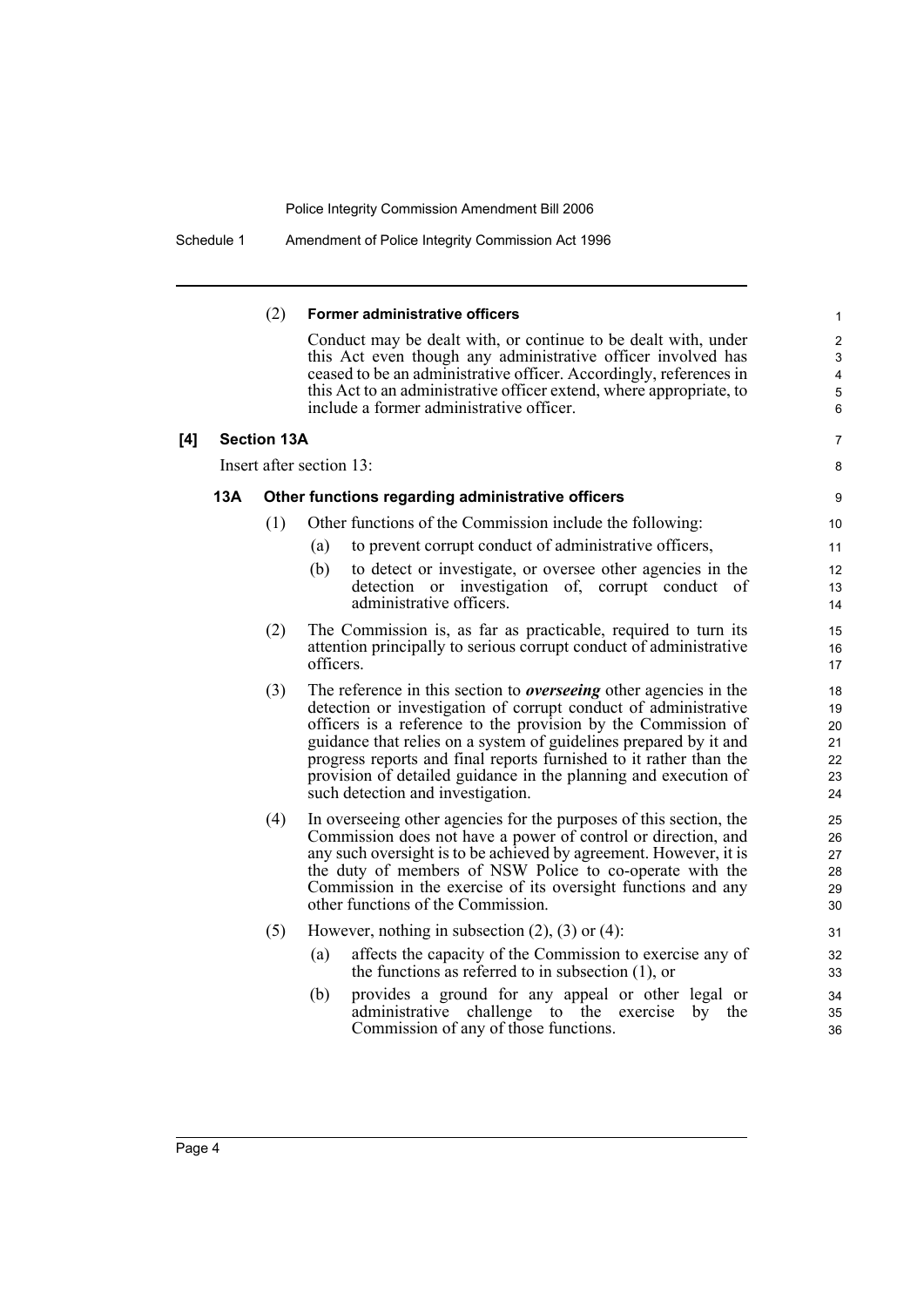Amendment of Police Integrity Commission Act 1996 Schedule 1

| [5]                | collected                                                                                                           | Section 15 Other functions regarding evidence and information                                                                                                                                            |  |  |  |
|--------------------|---------------------------------------------------------------------------------------------------------------------|----------------------------------------------------------------------------------------------------------------------------------------------------------------------------------------------------------|--|--|--|
|                    | $15(1)$ (b) (i).                                                                                                    | Insert "or administrative officer complaint" after "police complaint" in section                                                                                                                         |  |  |  |
| [6]                | recommendations                                                                                                     | Section 16 Provisions regarding assessments, opinions and                                                                                                                                                |  |  |  |
|                    | Insert "or corrupt conduct of an administrative officer" after "or other<br>misconduct" in section 16 $(1)$ $(a)$ . |                                                                                                                                                                                                          |  |  |  |
| $\left[ 7 \right]$ | <b>Section 16 (3)</b>                                                                                               |                                                                                                                                                                                                          |  |  |  |
|                    |                                                                                                                     | Insert "or corrupt conduct of an administrative officer" after "police<br>misconduct" wherever occurring.                                                                                                |  |  |  |
| [8]                |                                                                                                                     | <b>Section 23 Investigations generally</b>                                                                                                                                                               |  |  |  |
|                    |                                                                                                                     | Omit section 23 (1). Insert instead:                                                                                                                                                                     |  |  |  |
|                    | (1)                                                                                                                 | The Commission may conduct an investigation:                                                                                                                                                             |  |  |  |
|                    | (a)                                                                                                                 | on its own initiative, or                                                                                                                                                                                |  |  |  |
|                    | (b)                                                                                                                 | on a police complaint made or referred to it or on a police<br>complaint of which it becomes aware, or                                                                                                   |  |  |  |
|                    | (c)                                                                                                                 | on an administrative officer complaint made to it, or                                                                                                                                                    |  |  |  |
|                    | (d)                                                                                                                 | on a report made to it.                                                                                                                                                                                  |  |  |  |
| [9]                | <b>Section 23 (2)</b>                                                                                               |                                                                                                                                                                                                          |  |  |  |
|                    |                                                                                                                     | Insert ", administrative officer" after "police officer".                                                                                                                                                |  |  |  |
| $[10]$             | <b>Section 23 (2)</b>                                                                                               |                                                                                                                                                                                                          |  |  |  |
|                    | Insert "or corrupt conduct of an administrative officer" after "police<br>misconduct".                              |                                                                                                                                                                                                          |  |  |  |
| [11]               | Section 23 (3) (c)                                                                                                  |                                                                                                                                                                                                          |  |  |  |
|                    | Insert "or administrative officer complaint" after "police complaint".                                              |                                                                                                                                                                                                          |  |  |  |
| $[12]$             | <b>Section 30 Injunctions</b>                                                                                       |                                                                                                                                                                                                          |  |  |  |
|                    | Insert at the end of section 30 $(2)$ (b):                                                                          |                                                                                                                                                                                                          |  |  |  |
|                    |                                                                                                                     | , or                                                                                                                                                                                                     |  |  |  |
|                    | (c)                                                                                                                 | it is necessary to restrain the conduct in order to prevent<br>irreparable harm being done because of serious corrupt<br>conduct, or suspected serious corrupt conduct, by an<br>administrative officer. |  |  |  |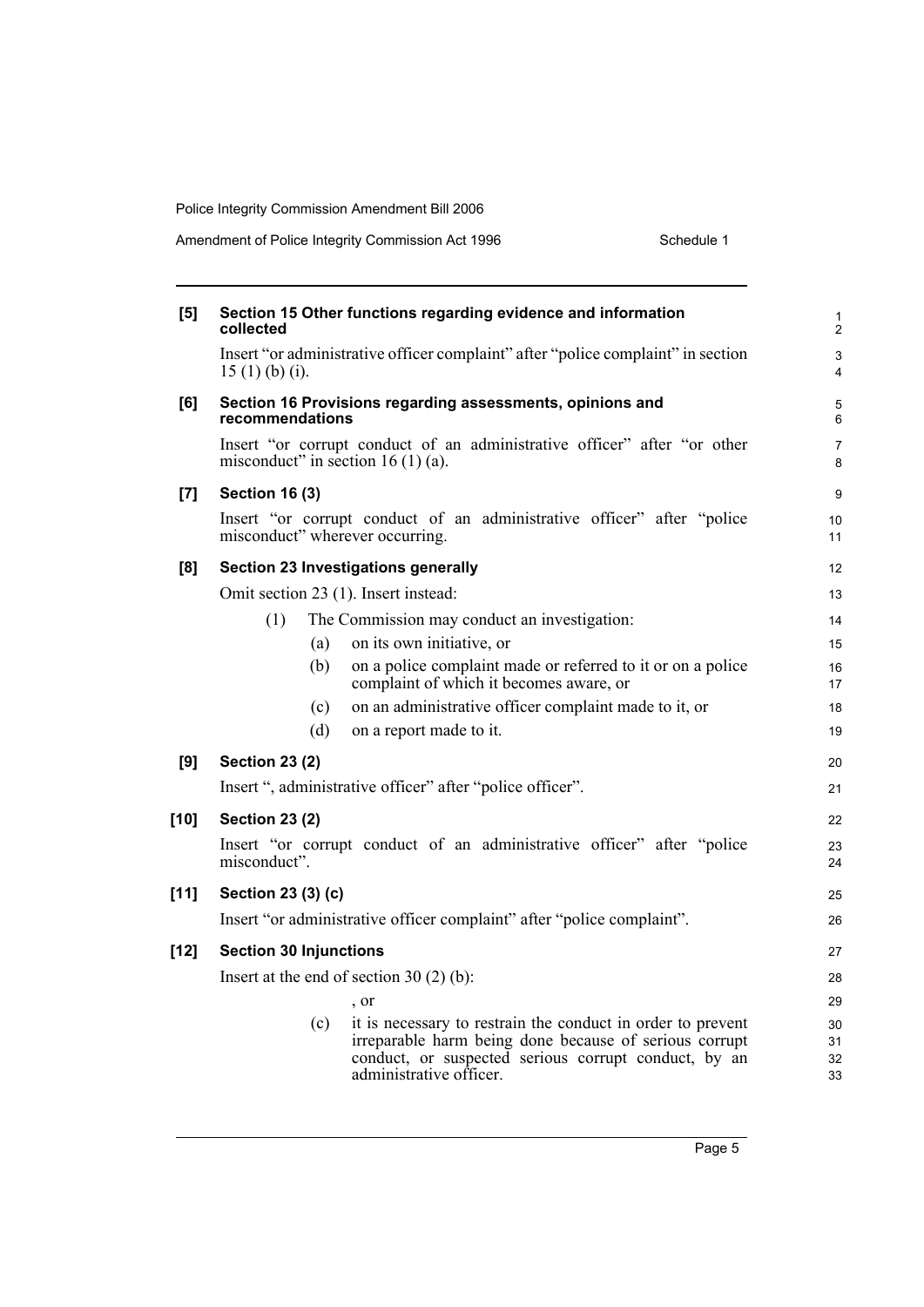Schedule 1 Amendment of Police Integrity Commission Act 1996

| [13] | Part 4A<br>Insert after Part 4: |     |                                                                                                                                                                                                                                                                                                                                                  |                            |  |
|------|---------------------------------|-----|--------------------------------------------------------------------------------------------------------------------------------------------------------------------------------------------------------------------------------------------------------------------------------------------------------------------------------------------------|----------------------------|--|
|      |                                 |     | Part 4A Complaints against administrative officers                                                                                                                                                                                                                                                                                               | 3                          |  |
|      | 75A                             |     | Complaints about possible corrupt conduct of administrative<br><b>officers</b> (cf ICAC Act s 10)                                                                                                                                                                                                                                                | 4                          |  |
|      |                                 | (1) | Any person may make a complaint to the Commission about a<br>matter that concerns or may concern corrupt conduct of an<br>administrative officer.                                                                                                                                                                                                | 5<br>6<br>$\overline{7}$   |  |
|      |                                 | (2) | The Commission may investigate any such complaint or decide<br>that the complaint need not be investigated.                                                                                                                                                                                                                                      | 8<br>9                     |  |
|      |                                 | (3) | The Commission may discontinue an investigation of any such<br>complaint.                                                                                                                                                                                                                                                                        | 10<br>11                   |  |
|      | <b>75B</b>                      |     | Duty to notify Commission of possible corrupt conduct of<br>administrative officers (cf ICAC Act s 11)                                                                                                                                                                                                                                           | 12                         |  |
|      |                                 | (1) | This section applies to the following officers:                                                                                                                                                                                                                                                                                                  | 13                         |  |
|      |                                 |     | the Ombudsman,<br>(a)                                                                                                                                                                                                                                                                                                                            | 14                         |  |
|      |                                 |     | the Commissioner of Police,<br>(b)                                                                                                                                                                                                                                                                                                               | 15 <sup>15</sup>           |  |
|      |                                 |     | the principal officer of a public authority,<br>(c)                                                                                                                                                                                                                                                                                              | 16                         |  |
|      |                                 |     | (d)<br>an officer who constitutes a public authority.                                                                                                                                                                                                                                                                                            | 17                         |  |
|      |                                 | (2) | An officer to whom this section applies is under a duty to report<br>to the Commission any matter that the officer suspects on<br>reasonable grounds concerns or may concern corrupt conduct of<br>an administrative officer.                                                                                                                    | 18<br>19<br>20<br>21       |  |
|      |                                 | (3) | The Commission may issue guidelines as to what matters need or<br>need not be reported.                                                                                                                                                                                                                                                          | 22<br>23                   |  |
|      |                                 | (4) | This section has effect despite any duty of secrecy or other<br>restriction on disclosure.                                                                                                                                                                                                                                                       | 24<br>25                   |  |
|      |                                 | (5) | The regulations may prescribe who is the principal officer of a<br>public authority, but in the absence of regulations applying in<br>relation to a particular public authority, the principal officer is the<br>person who is the head of the authority, its most senior officer or<br>the person normally entitled to preside at its meetings. | 26<br>27<br>28<br>29<br>30 |  |
|      |                                 | (6) | In this section, <i>public authority</i> has the same meaning as it has in<br>the Independent Commission Against Corruption Act 1988.                                                                                                                                                                                                            | 31<br>32                   |  |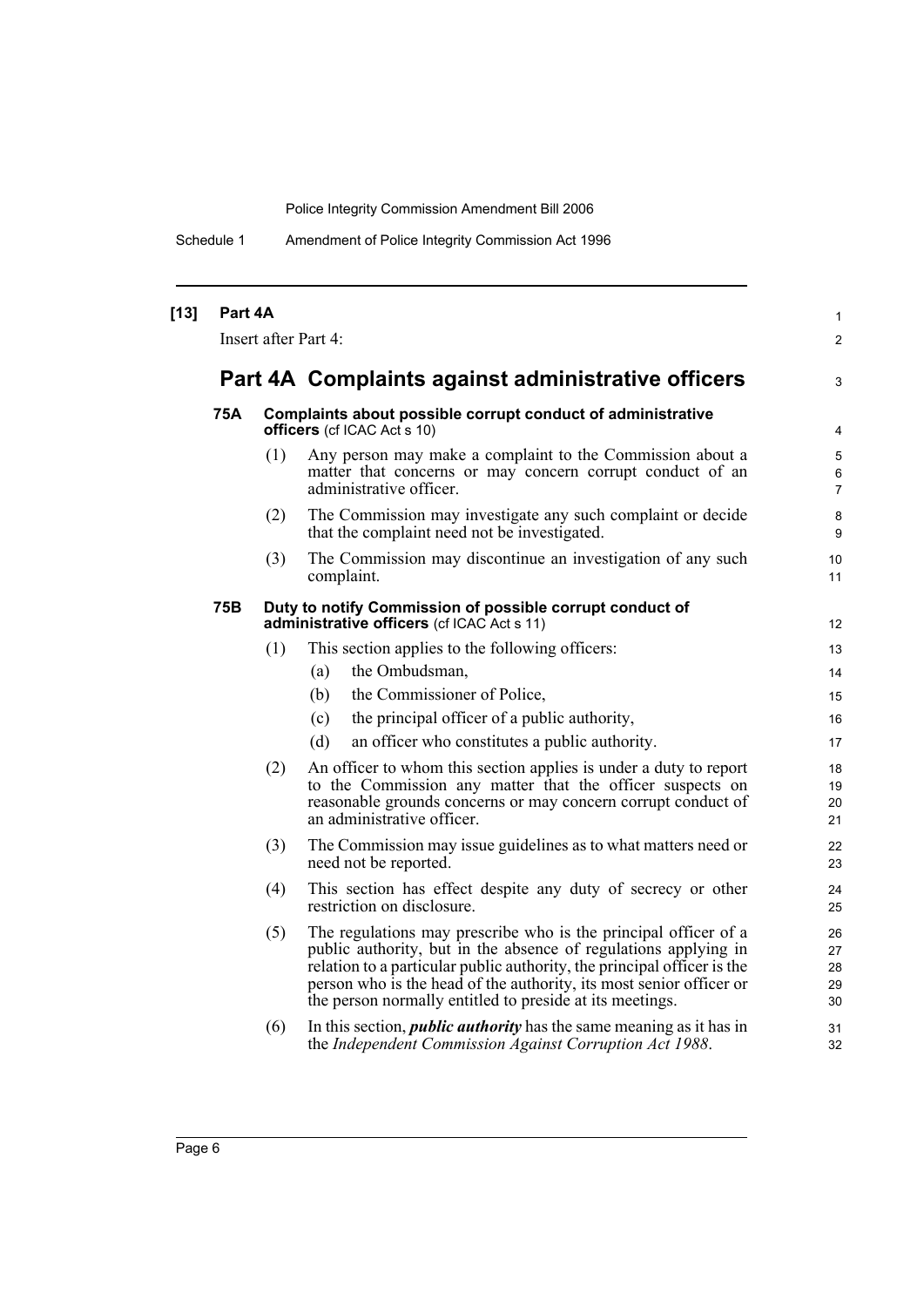#### Amendment of Police Integrity Commission Act 1996 Schedule 1

| $[14]$ | <b>Section 93A</b>                                                 |                                          |                                                                                                                                                                                                                                                                                 |                                                      |  |
|--------|--------------------------------------------------------------------|------------------------------------------|---------------------------------------------------------------------------------------------------------------------------------------------------------------------------------------------------------------------------------------------------------------------------------|------------------------------------------------------|--|
|        | Insert after section 93:                                           |                                          |                                                                                                                                                                                                                                                                                 |                                                      |  |
|        | 93A                                                                | <b>Former officers of the Commission</b> |                                                                                                                                                                                                                                                                                 |                                                      |  |
|        |                                                                    | (1)                                      | For the avoidance of doubt, conduct may be dealt with, or<br>continue to be dealt with, under this Act even though any officer<br>of the Commission involved has ceased to be an officer of the<br>Commission.                                                                  | $\overline{4}$<br>$\mathbf 5$<br>6<br>$\overline{7}$ |  |
|        |                                                                    | (2)                                      | Accordingly, references in this Act to an officer of the<br>Commission extend, where appropriate, to include a former<br>officer of the Commission.                                                                                                                             | 8<br>9<br>10                                         |  |
|        |                                                                    | (3)                                      | Without limiting subsection (2), appropriate references to which<br>that subsection applies include references in provisions of this<br>Act that concern:                                                                                                                       | 11<br>12<br>13                                       |  |
|        |                                                                    |                                          | (a)<br>complaints about, or investigating or otherwise dealing<br>with, the conduct of an officer of the Commission, or                                                                                                                                                         | 14<br>15                                             |  |
|        |                                                                    |                                          | (b)<br>obtaining information, documents or other things from, or<br>requiring answers or evidence to be given or produced by,<br>an officer of the Commission (whether in connection with<br>the officer's own conduct or the conduct of another officer<br>of the Commission). | 16<br>17<br>18<br>19<br>20                           |  |
| $[15]$ |                                                                    |                                          | Section 129 Functions of ICAC where police officers or administrative<br>officers involved                                                                                                                                                                                      | 21<br>22                                             |  |
|        |                                                                    |                                          | Insert "or administrative officers" after "police officers" wherever occurring.                                                                                                                                                                                                 | 23                                                   |  |
| $[16]$ | Section 130 Functions of PIC where other public officials involved |                                          |                                                                                                                                                                                                                                                                                 | 24                                                   |  |
|        |                                                                    |                                          | Insert "or administrative officers" after "police officers" wherever occurring.                                                                                                                                                                                                 | 25                                                   |  |
| $[17]$ |                                                                    |                                          | Section 131 Arrangements between PIC and ICAC                                                                                                                                                                                                                                   | 26                                                   |  |
|        |                                                                    |                                          | Insert "or corrupt conduct of an administrative officer" after "police<br>misconduct" in section 131 $(1)(a)$ .                                                                                                                                                                 | 27<br>28                                             |  |
| $[18]$ |                                                                    |                                          | Section 131 (1) (b)                                                                                                                                                                                                                                                             | 29                                                   |  |
|        |                                                                    |                                          | Insert "(other than by a police officer or administrative officer)" after<br>"Independent Commission Against Corruption Act 1988".                                                                                                                                              | 30<br>31                                             |  |
| $[19]$ |                                                                    |                                          | Section 131 (1) (c)                                                                                                                                                                                                                                                             | 32                                                   |  |
|        |                                                                    | officials".                              | Insert "or both administrative officers and other public officials" after "public                                                                                                                                                                                               | 33<br>34                                             |  |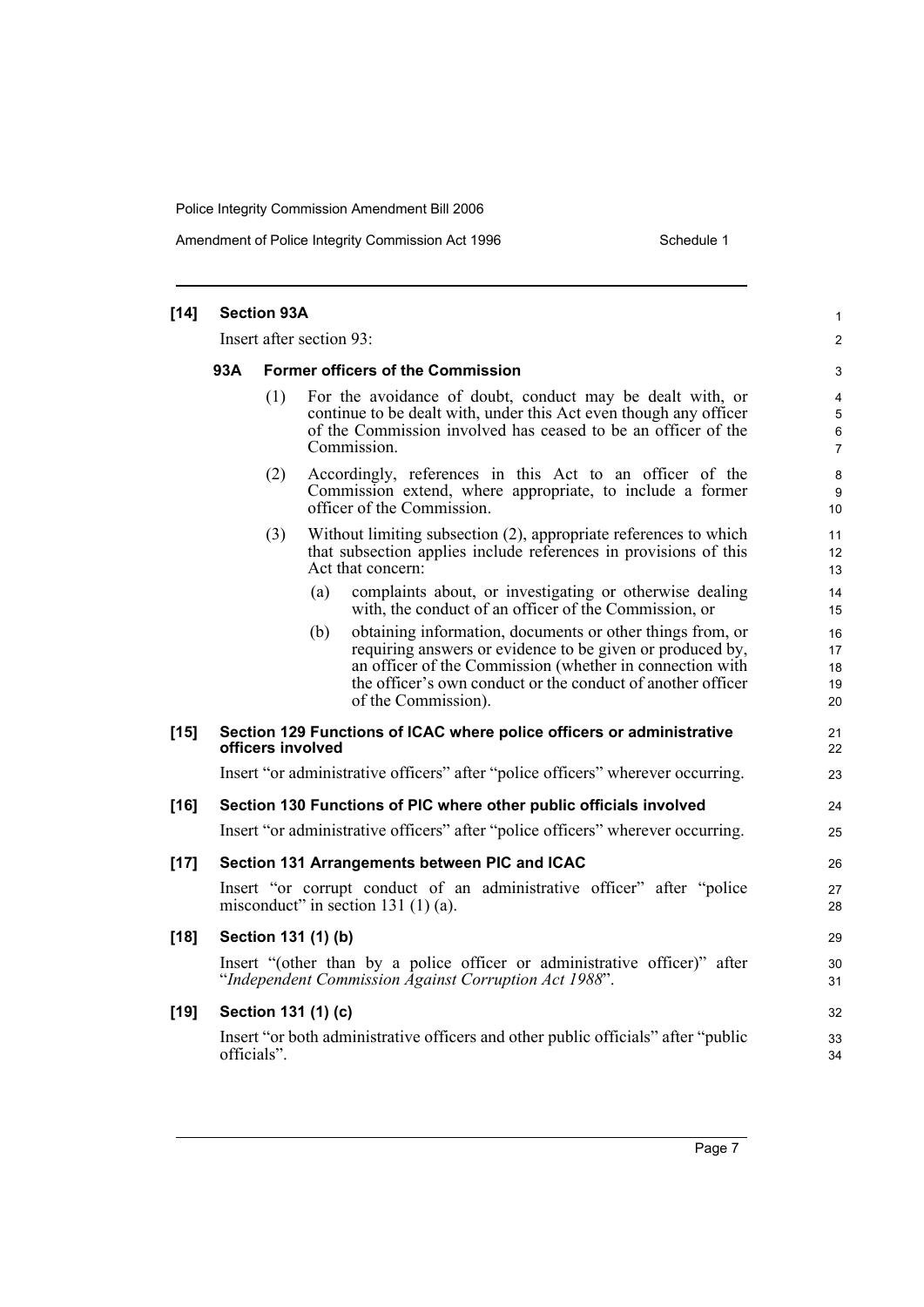Schedule 1 Amendment of Police Integrity Commission Act 1996

| $[20]$ | Section 131 (1) (d)                                                             |                                                                                                                                                                         | $\mathbf{1}$        |
|--------|---------------------------------------------------------------------------------|-------------------------------------------------------------------------------------------------------------------------------------------------------------------------|---------------------|
|        | officials".                                                                     | Insert "or both administrative officers and other public officials" after "public                                                                                       | $\overline{2}$<br>3 |
| $[21]$ |                                                                                 | Section 132 Other roles of ICAC not affected                                                                                                                            | 4                   |
|        |                                                                                 | Omit "13 (1) (d)–(k)". Insert instead "13 (1) (e), (i), (j) and (k)".                                                                                                   | 5                   |
| $[22]$ |                                                                                 | Section 135 Complaints by public officials                                                                                                                              | 6                   |
|        |                                                                                 | Insert "or administrative officer" after "police officer" in section 135 (1).                                                                                           | $\overline{7}$      |
| $[23]$ |                                                                                 | <b>Section 141 Proceedings for offences</b>                                                                                                                             | 8                   |
|        |                                                                                 | Omit section 141 (4). Insert instead:                                                                                                                                   | 9                   |
|        | (4)                                                                             | Proceedings for an alleged offence under any of the following<br>provisions of this Act may be commenced within 3 years after the<br>commission of the alleged offence: | 10<br>11<br>12      |
|        |                                                                                 | section 25,<br>(a)                                                                                                                                                      | 13                  |
|        |                                                                                 | (b)<br>sections 52, 53, 54 and 56,                                                                                                                                      | 14                  |
|        |                                                                                 | section $104$ (c),<br>(c)                                                                                                                                               | 15                  |
|        |                                                                                 | section 106.<br>(d)                                                                                                                                                     | 16                  |
| $[24]$ |                                                                                 | Schedule 3 Savings, transitional and other provisions                                                                                                                   | 17                  |
|        |                                                                                 | Insert at the end of clause $1(1)$ :                                                                                                                                    | 18                  |
|        |                                                                                 | Police Integrity Commission Amendment Act 2006                                                                                                                          | 19                  |
| $[25]$ | <b>Schedule 3</b>                                                               |                                                                                                                                                                         | 20                  |
|        | Insert at the end of the Schedule (with appropriate Part and clause numbering): |                                                                                                                                                                         |                     |
|        | <b>Part</b>                                                                     | Provisions consequent on enactment of                                                                                                                                   | 22                  |
|        |                                                                                 | <b>Police Integrity Commission Amendment</b>                                                                                                                            | 23                  |
|        |                                                                                 | <b>Act 2006</b>                                                                                                                                                         | 24                  |
|        |                                                                                 | <b>Definition</b>                                                                                                                                                       | 25                  |
|        |                                                                                 | In this Part:                                                                                                                                                           | 26                  |
|        |                                                                                 | <b>amending</b> Act means the Police Integrity Commission<br>Amendment Act 2006.                                                                                        | 27<br>28            |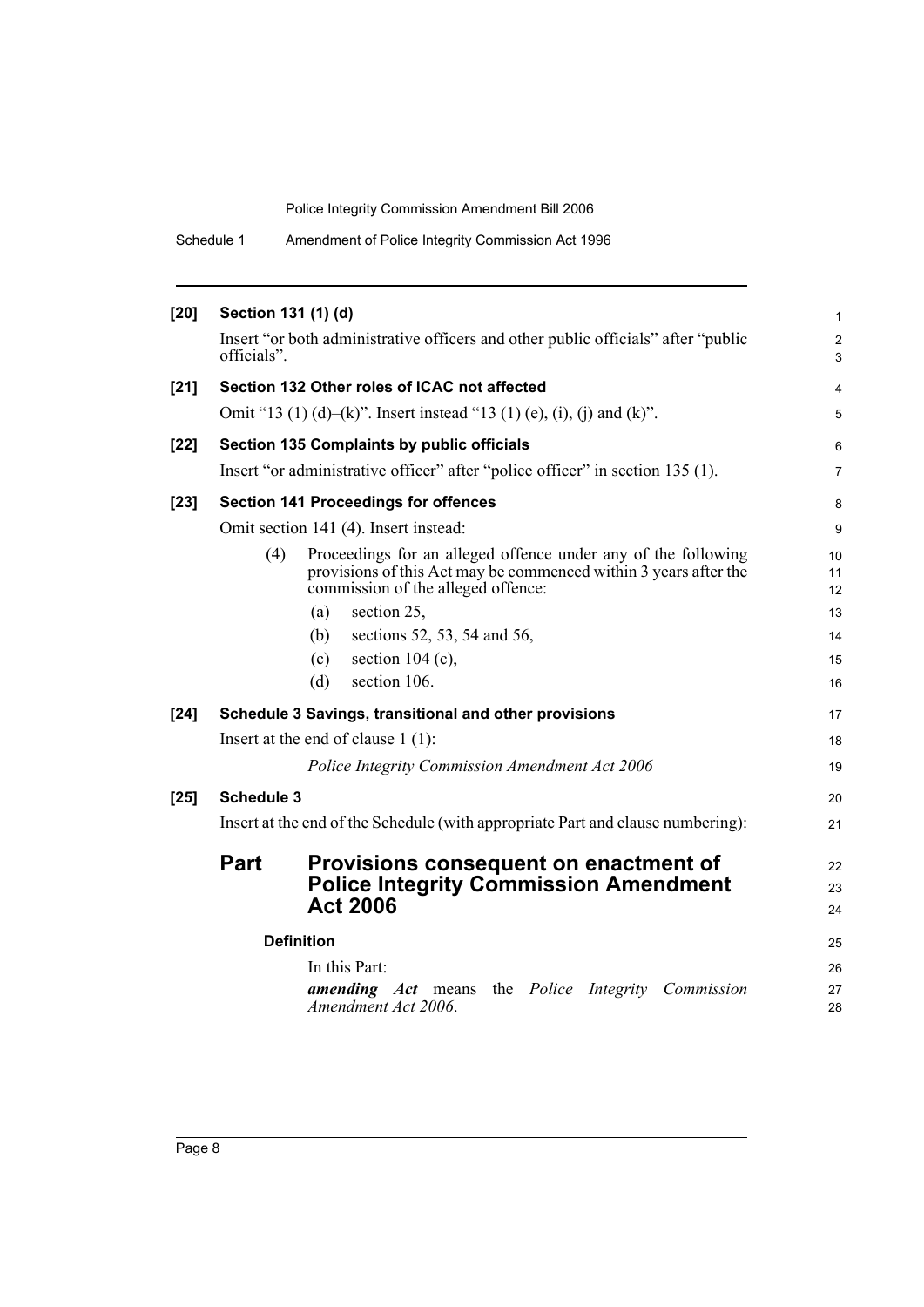Amendment of Police Integrity Commission Act 1996 Schedule 1

#### **Application of amendments to previous conduct of administrative officers**

- (1) Except as provided by subclause (2), the amendments made to this Act by the amending Act concerning the detection and investigation of corrupt conduct of administrative officers or former administrative officers extend to conduct that occurred (or is alleged to have occurred) before the relevant commencement day.
- (2) This Act (as in force immediately before the relevant commencement day) continues to apply to the investigation of a complaint about the conduct of an administrative officer that was made before that day.
- (3) In this clause, *relevant commencement day* means the day on which Schedule 1 [4] to the amending Act commences.

#### **Application of amendment to section 141**

- (1) The amendment made to section 141 (4) by Schedule 1 [23] to the amending Act applies to offences committed (or alleged to have been committed) on or after the commencement of that amendment.
- (2) Section 141 (4), as in force immediately before the commencement of Schedule 1 [23] to the amending Act, continues to apply to offences committed (or alleged to have been committed) before that commencement.